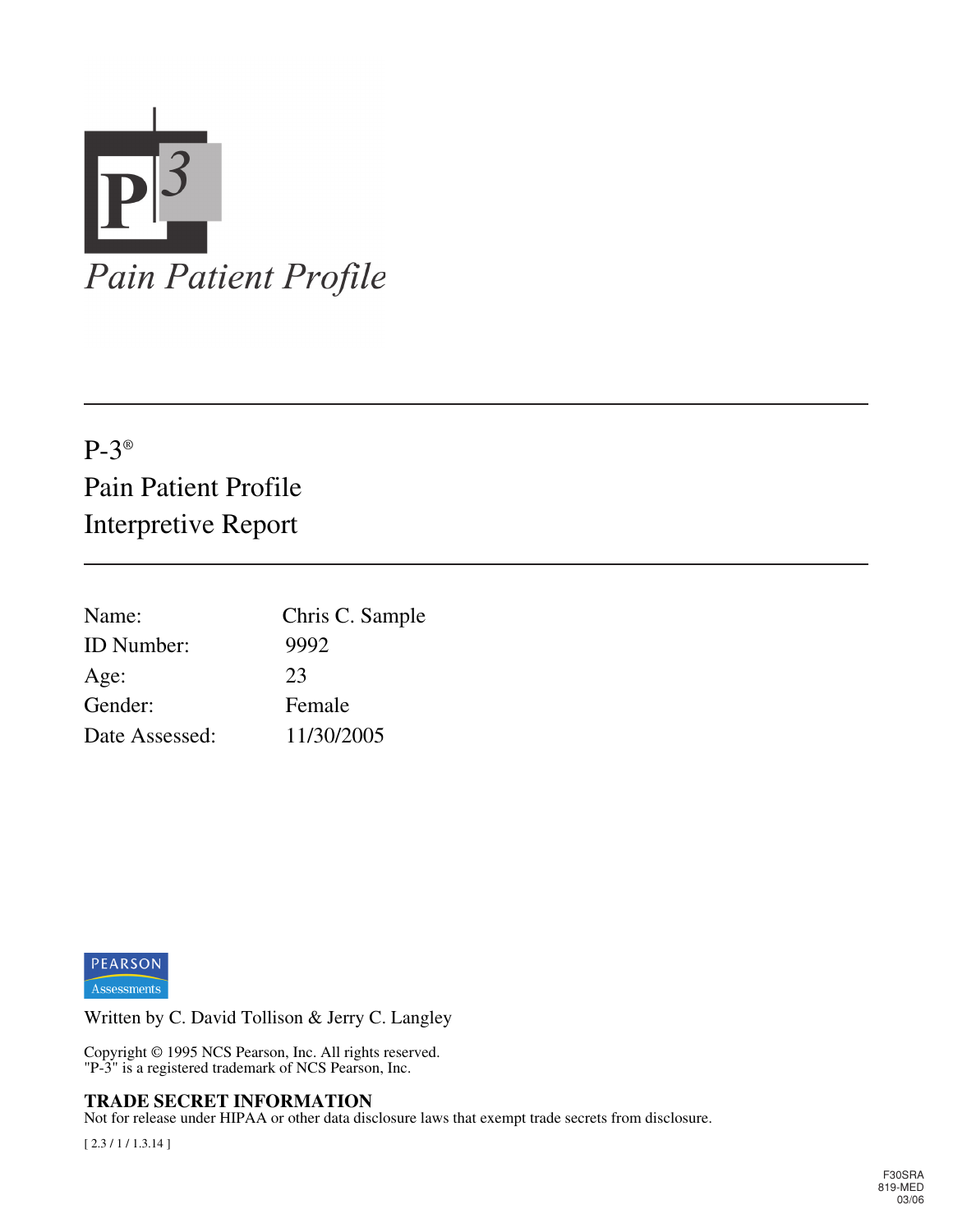## **INTRODUCTION**

Pain resulting from physical injury, illness, or disease is a multidimensional phenomenon composed of physiologic, psychological, and other influencing variables. Factors such as depression, anxiety, and excessive somatic thought are specifically identified in the medical literature as actively contributing to the etiology, maintenance, and intensity of pain. When these factors are appropriately identified and clinically addressed, treatment outcomes resulting from nonsurgical, surgical, and rehabilitative interventions are significantly improved.

The P-3 is designed to identify pain patients who are experiencing emotional distress that may be affecting their symptoms and their response to treatment. The P-3 report also offers recommendations regarding the need for mental health treatment based on the patient's item responses. Clinicians should monitor changes in pain and psychological symptoms and reassess as clinically appropriate. The P-3 may be readministered periodically to measure treatment progress.

The profile, interpretations, and recommendations in this report are all based on pain patients as the primary reference group. However, when reviewing an individual's results, it is important to keep in mind that the average pain patient is significantly more depressed, anxious, and preoccupied with somatic thoughts than the average community subject.

The information in the P-3 report must be used in conjunction with professional judgment, taking into account the total context of the instrument's administration and any other pertinent information concerning the individual. The main body of the report should be considered a professional-toprofessional consultation and should be used solely by the clinician. These results should be considered confidential. The Patient Summary can be shared with the patient if the clinician decides it is appropriate.



The patient's score on the Validity Index suggests that she was able to read the items and appropriately attended to item content. It appears that she approached the test in an open and honest manner. Her score suggests that her test results can be interpreted with confidence.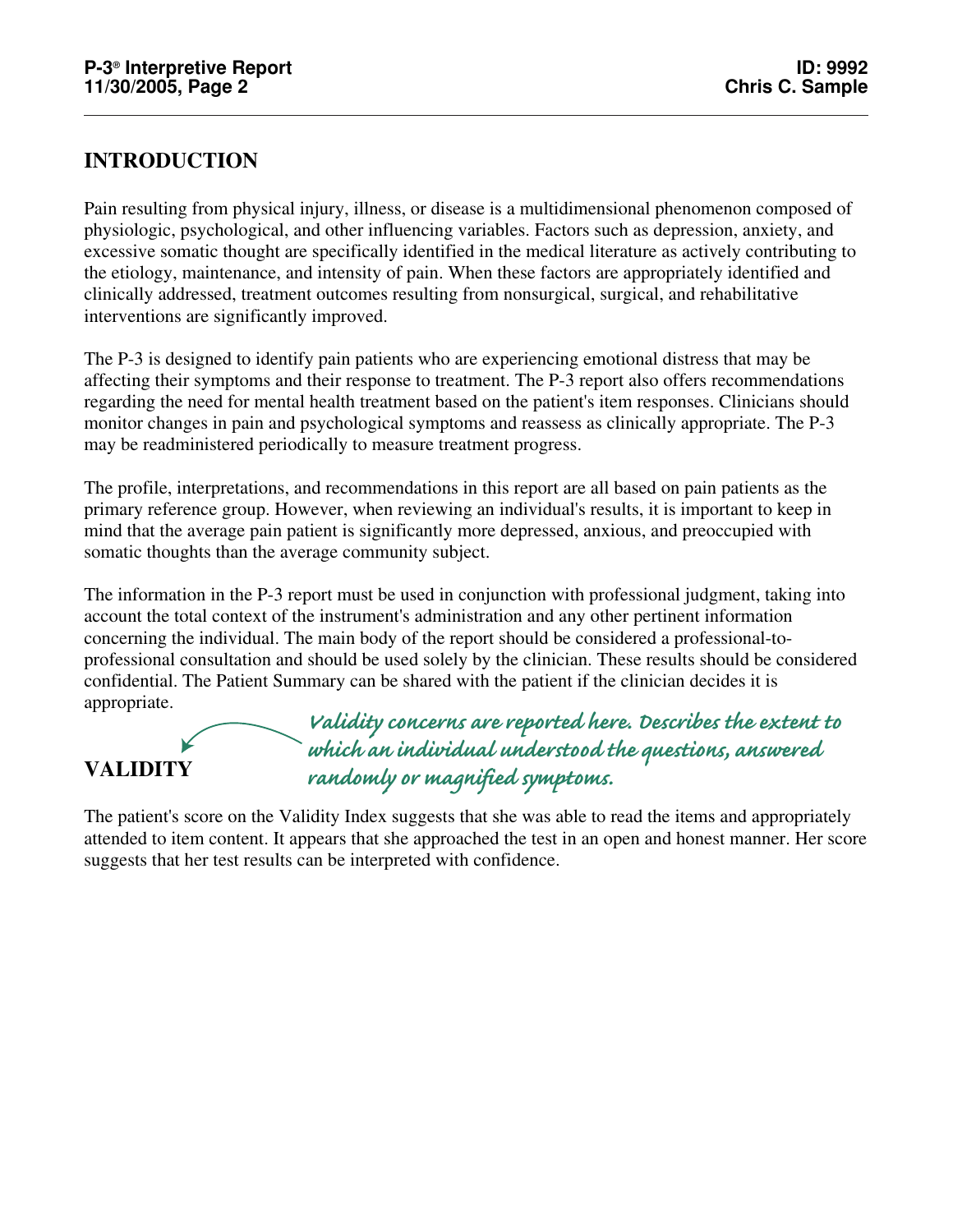#### **RESULTS SUMMARY** *This section provides a brief explanation of the P-3 results.*

Although the patient's scores on the Anxiety and Somatization scales are not elevated above the average range for pain patients, she is more depressed than the average pain patient. Her depression may interfere with her progress in treatment.

| <b>Scale</b>          | <b>Raw Score</b> | <b>T</b> Score<br><b>Results</b> | <b>Pain Patient Sample</b><br><b>Average T Score</b><br>Range | <b>Results Description</b> |
|-----------------------|------------------|----------------------------------|---------------------------------------------------------------|----------------------------|
| Depression<br>Anxiety | 31<br>23         | 55<br>50                         | $47 - 54$<br>$46 - 55$                                        | Above Average<br>Average   |
| Somatization          | 25               | 44                               | $46 - 55$                                                     | <b>Below Average</b>       |

## Pain Patient Profile Results

Validity Index (raw): 7

## **CLINICAL INTERPRETATION**

*Includes detailed information about the results to help assess readiness for surgery and treatment planning.* 

#### **Depression**

The patient's T score on the Depression scale (55) suggests that she is more depressed than the average pain patient. Of the pain patients sampled, only 32% had a Depression T score of 55 or higher. The patient's depression is reflected in her endorsement of the most severe responses for the following items. Although these responses may help the clinician understand the patient's emotional state, caution should be used when interpreting an individual item response because the client may have inadvertently marked the wrong response.

8. Omitted Item

- 22. Omitted Item
- 42. Omitted Item
- 43. Omitted Item



**Special Note:** The content of the test items is included in the actual reports. To protect the integrity of the test, the item content does not appear in this sample report.

Sleep and appetite disturbances may be noted as part of the patient's depression symptoms. She may be described by others as sad, lethargic, apathetic, listless, and aloof. Efforts to involve her in a participatory physical rehabilitation program may be hampered by her emotional state. It is likely that she suffered highly significant symptoms and problems with depression prior to pain onset or that she is currently feeling particularly distressed, drained, and emotionally burdened by the duration of her discomfort and the impact of her problems on her ability to function. The clinician should investigate whether a history of depression preceded pain onset or whether depression symptoms are reactive to pain. If depression is acute, the patient should be carefully and regularly monitored to guard against further emotional deterioration. It is very likely that the patient's psychological symptoms will interfere with physical pain treatment.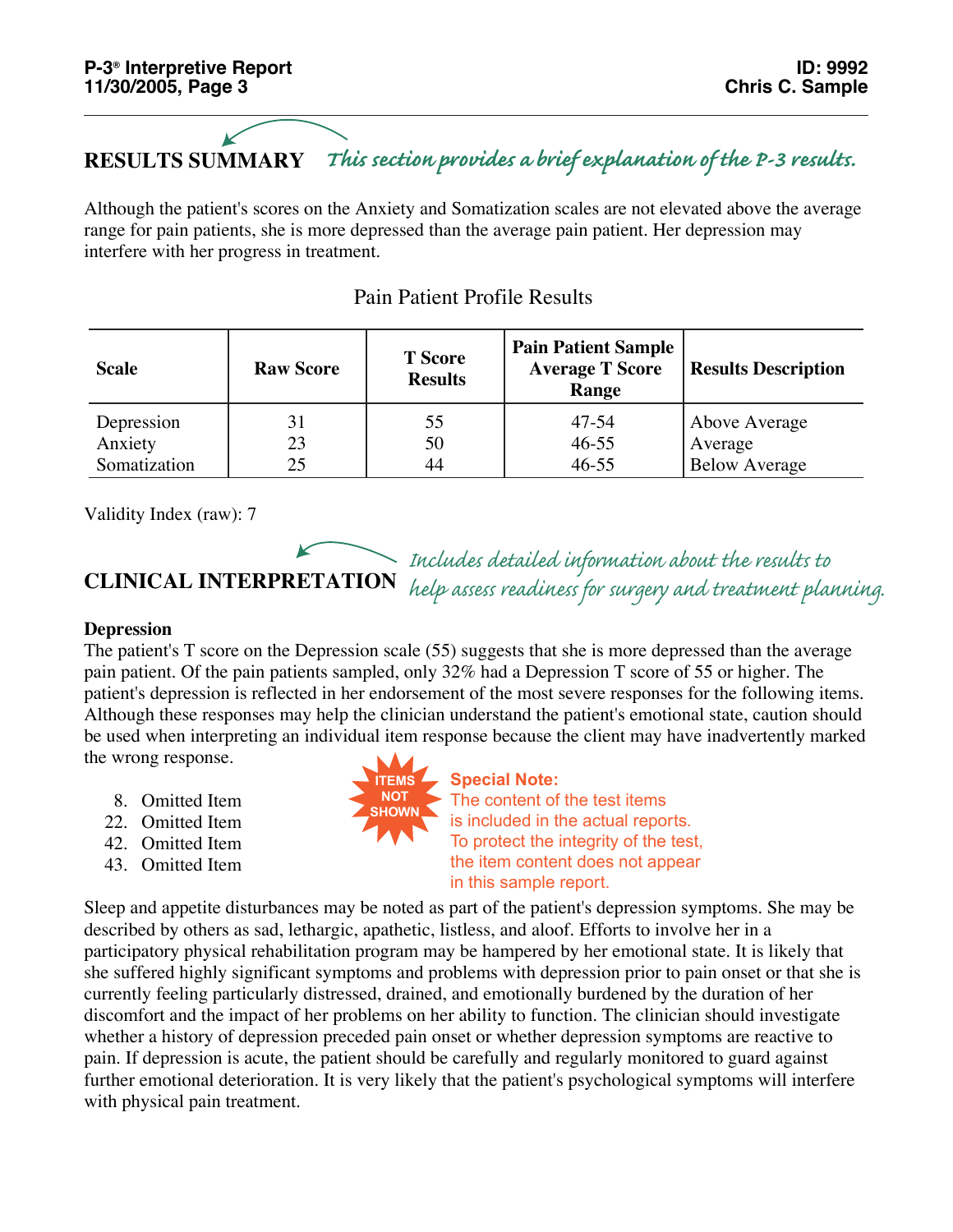### **Anxiety**

Although the patient's Anxiety score is in the average range compared to other pain patients, she reports a number of symptoms of anxiety, agitation, and cognitive distress. She may have trouble controlling her anger. She may report being irritated by situations and events that formerly went relatively unnoticed. She is probably not comfortable in social situations and would prefer to avoid them. She reports feeling irritable, tense, worried, impatient, and upset, and she may find it difficult to relax and make decisions. Others may describe her as on edge, somewhat agitated, and distracted. These symptoms of anxiety may be beginning to strain her coping skills.

#### **Somatization**

The patient reports more concerns and problems with health-related issues than the normative community sample, but less somatic thought than most pain patients. She does report physical symptoms and problems, but health-related concerns do not occupy an excessive amount of her attention. She is probably not preoccupied with her physical problems, which she may perceive as temporary or as a relatively minor inconvenience. Her Somatization score suggests that she is not engaging in excessive somatic thought, and the clinician may expect treatment to proceed without somatic interference.

## **TREATMENT RECOMMENDATION**

The intensity of the patient's depression may warrant the attention of a mental health professional, perhaps as an adjunct to physical treatment for pain reduction. The use of anti-depressant medication should also be considered. In considering the value of psychotropic drugs, the clinician should take into account whether or not the individual has a propensity for substance abuse and impulsive behavior. The *medical care team.*

*Provides general suggestions for the* 

patient's level of depression should be monitored, particularly if pain persists beyond the acute stage.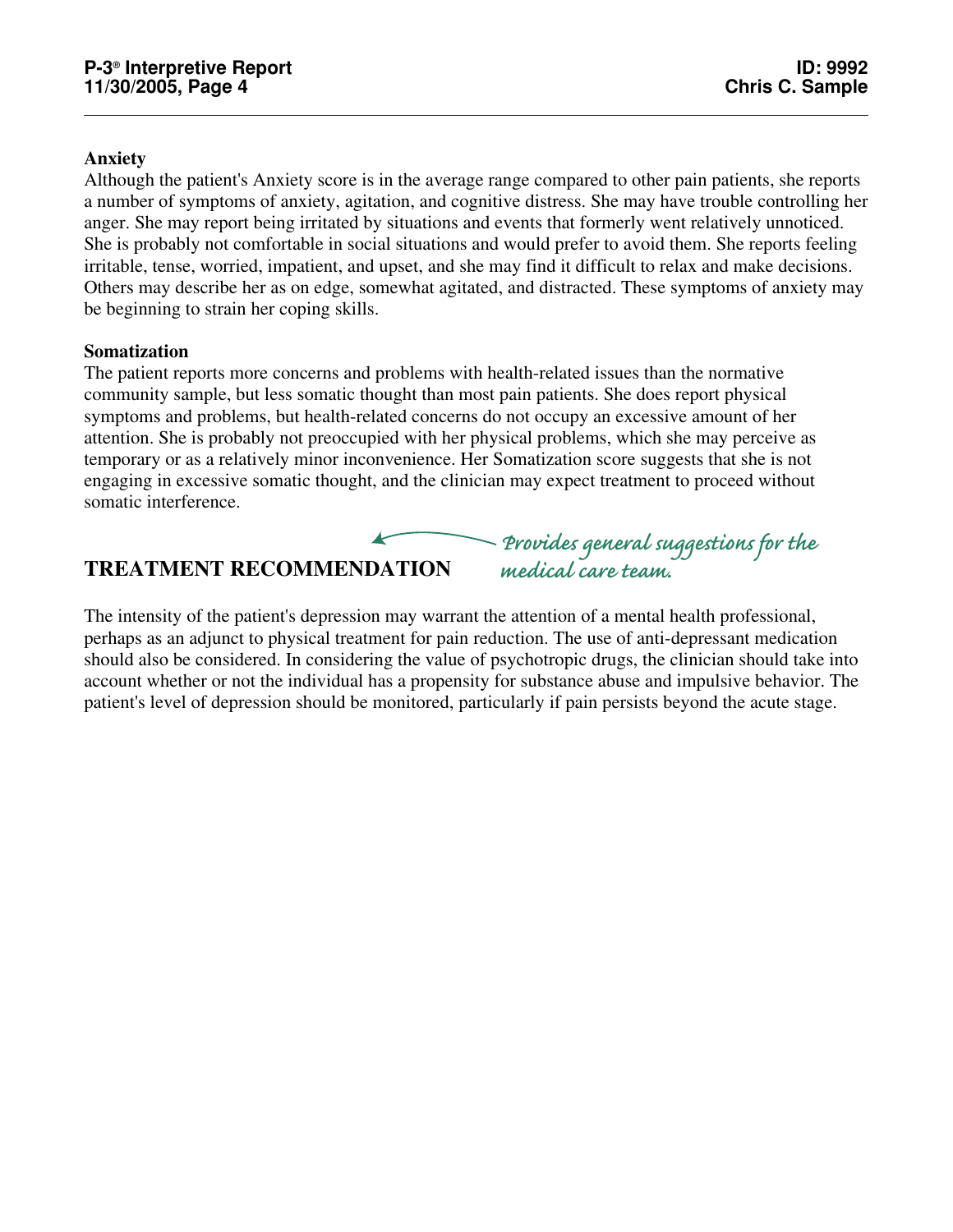## **OMITTED ITEMS**

The client omitted the following item. It may be helpful to discuss this item with her.

14. Omitted Item Omitted Item Omitted Item

## **End of Report**

NOTE: This and previous pages of this report contain trade secrets and are not to be released in response to requests under HIPAA (or any other data disclosure law that exempts trade secret information from release). Further, release in response to litigation discovery demands should be made only in accordance with your profession's ethical guidelines and under an appropriate protective order.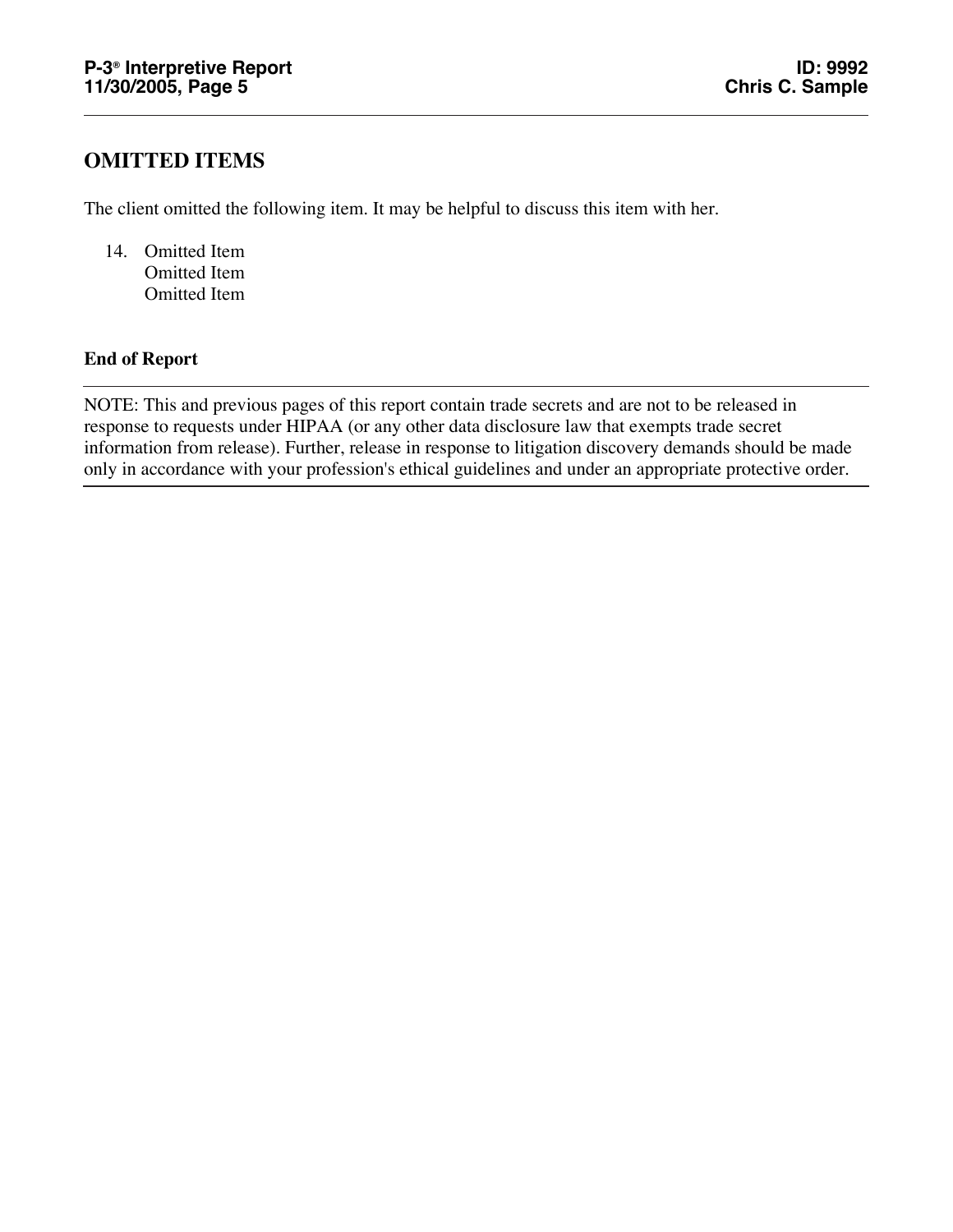## **ITEM RESPONSES**

|  |  | 1: 2 2: 3 3: 2 4: 3 5: 3 6: 2 7: 3 8: 3 9: 2 10: 1          |  |  |  |
|--|--|-------------------------------------------------------------|--|--|--|
|  |  | 11: 2 12: 2 13: 2 14: / 15: 1 16: 2 17: 1 18: 1 19: 2 20: 2 |  |  |  |
|  |  | 21: 2 22: 3 23: 2 24: 1 25: 2 26: 2 27: 1 28: 1 29: 2 30: 2 |  |  |  |
|  |  | 31: 1 32: 2 33: 2 34: 3 35: 2 36: 2 37: 1 38: 2 39: 2 40: 2 |  |  |  |
|  |  | $41: 2$ $42: 3$ $43: 3$ $44: 2$                             |  |  |  |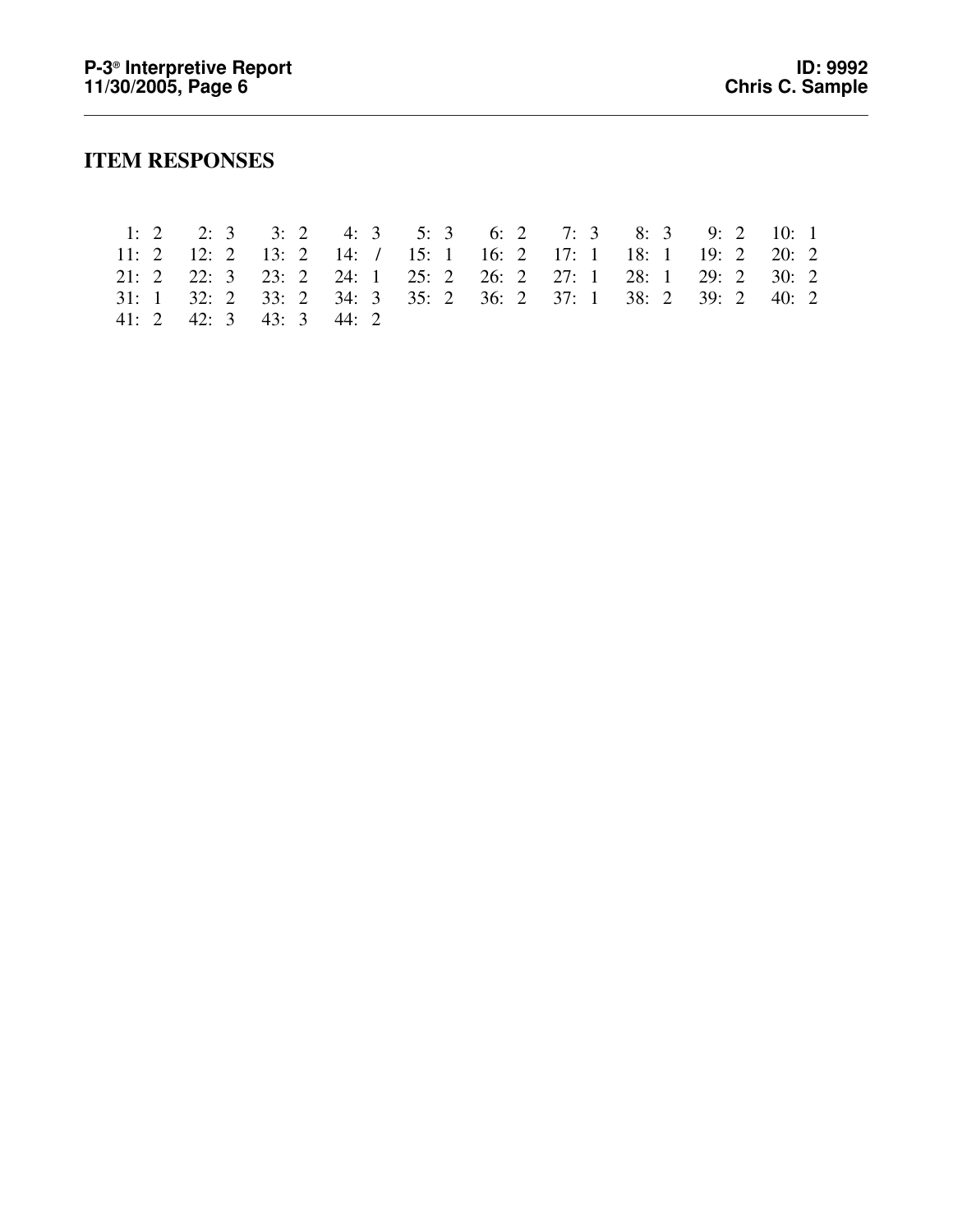#### **PATIENT SUMMARY** *One-page synopsis of patient's results written in layman's language to facilitate communication with the patient.*

The P-3 was developed to assist health care professionals who work with patients who are experiencing pain and physical problems. Information from the P-3 can help you and your health care provider determine if emotional factors are influencing your symptoms or your treatment progress.

The P-3 provides information about three factors that are important to your health: depression, anxiety, and somatization. These terms are defined below.

Depression: feeling down, having low energy, and feeling tired, blue, and discouraged

Anxiety: feeling nervous, on edge, and irritable

Somatization: being overly concerned with and thinking too much about physical problems

Patients who are in pain usually experience more emotional distress than people who are not in pain. Depression, anxiety, and somatization are as much a part of pain as the physical aspects, and these feelings can make coping with pain more difficult.

The following interpretation is based on your responses to the P-3 items. You are encouraged to discuss your P-3 results with your health care provider.

Although depression is common in patients who are experiencing pain, your Depression score indicates that you may be especially troubled by these feelings. You may have less energy and feel less optimistic than you would like. You may be having sleep and appetite problems. Your responses also indicate that you may feel sad and that you may not enjoy being around others. You may be feeling discouraged, and you may not be enjoying life at present. You should discuss these feelings with your health care provider so he or she can help you find ways to cope with them.

Your Anxiety score is very similar to the average pain patient's score. Like other patients in your situation, you may be edgy, impatient, irritable, and easily frustrated. Your responses also suggest that you may have trouble relaxing and keeping your mind on tasks, which is normal for someone with painful physical problems. Your responses suggest that you are keeping your feelings of anxiety under control. Your health care provider can suggest some techniques for helping you to relax and reduce the stress caused by your symptoms.

Your Somatization score suggests that you have some physical symptoms and problems but that you are coping well in this area. Although you are concerned about your pain and your physical problems, your responses suggest that you do not spend an unusual amount of time thinking about them. Your balanced view of your physical problems may be a strength you can draw on during the treatment process.

The treatment of pain sometimes requires a team effort from health care specialists. It is in your best interest to explore a combination of physical and psychological treatment options under the guidance and direction of your health care professional.